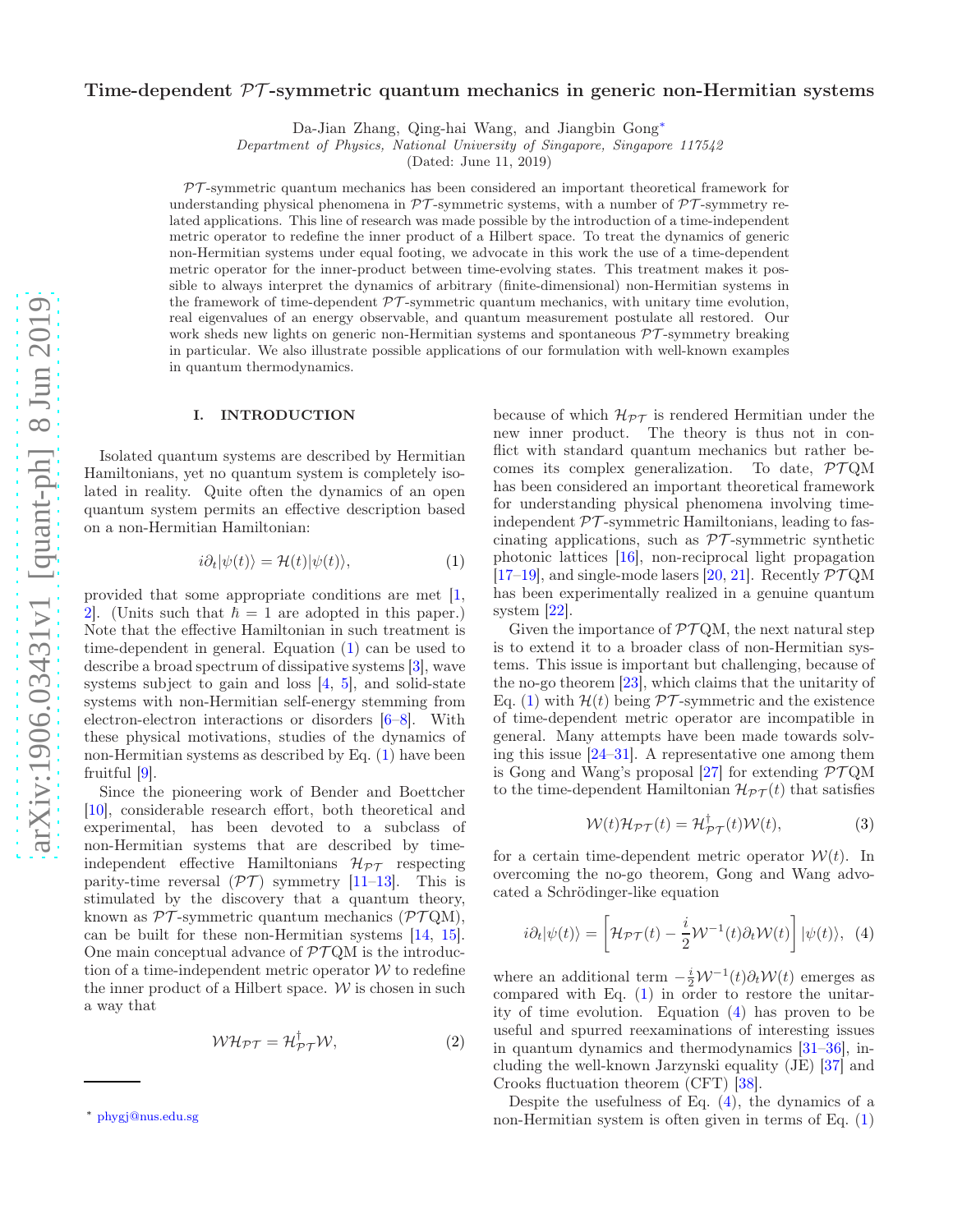rather than the form of Eq. [\(4\)](#page-0-2). Nevertheless, Ref. [\[27\]](#page-8-2) indicates an enlightening viewpoint on understanding the role of the generator of a Schrödinger equation. That is, given a Schrödinger equation with a generator [e.g.,  $\mathcal{H}_{PT}(t) - \frac{i}{2} \mathcal{W}^{-1}(t) \partial_t \mathcal{W}(t)$  appearing in Eq. [\(4\)](#page-0-2)], this generator itself may not be naively thought of as the energy observable (Hamiltonian) operator associated with this Schrödinger equation. Rather, only a part of it [e.g.,  $\mathcal{H}_{\mathcal{PT}}(t)$  appearing in Eq. [\(4\)](#page-0-2)] may be interpreted as the Hamiltonian operator. Inspired by this viewpoint, we here advocate an alternative approach to overcoming the no-go theorem. Instead of adding a new term in Eq. [\(1\)](#page-0-1), we decompose  $\mathcal{H}(t)$  into two parts. To be specific, we find a suitable time-dependent metric operator, denoted as  $W(t)$ , and decompose  $\mathcal{H}(t)$  as

<span id="page-1-4"></span>
$$
\mathcal{H}(t) = H(t) + iK(t),\tag{5}
$$

where  $H(t)$  satisfies

<span id="page-1-0"></span>
$$
W(t)H(t) = H^{\dagger}(t)W(t),\tag{6}
$$

and  $K(t) = -\frac{1}{2}W^{-1}(t)\partial_t W(t)$ . Clearly,  $H(t)$  and  $iK(t)$ correspond to  $\mathcal{H}_{\mathcal{PT}}(t)$  and  $-\frac{i}{2}\mathcal{W}^{-1}(t)\partial_t\mathcal{W}(t)$  appearing in Eq. [\(4\)](#page-0-2), respectively. Analogous to that in Ref. [\[27\]](#page-8-2), the idea here is that we no longer treat the generator of Eq. [\(1\)](#page-0-1) itself, i.e.,  $\mathcal{H}(t)$ , as the genuine Hamiltonian operator (or, in other words, the energy observable). Instead, we revise the energy observable to be only a part of it, i.e.,  $H(t)$ , since  $H(t)$  satisfies Eq. [\(6\)](#page-1-0) whereas  $\mathcal{H}(t)$  does not. This revision enables us to restore the unitarity of time evolution, the reality of energy eigenvalues, and the quantum measurement postulate, while retaining Eq. [\(1\)](#page-0-1) as the Schrödinger equation of a non-Hermitian system.

Our result is significant, since it is applicable to arbitrary (finite-dimensional) non-Hermitian systems. To our best knowledge, the possibility that  $\mathcal{PT}QM$  can be extended to generic (finite-dimensional) non-Hermitian systems has never been realized or even imagined before. Indeed, this possibility seemed to be ruled out by previous studies on  $\mathcal{PT}$ -symmetry breaking and thermodynamical relations such as JE [\[37](#page-8-4)] and CFT [\[38\]](#page-8-5), since they have found significant differences between non-Hermitian systems with and without  $\mathcal{PT}$  symmetry when studying quantum thermodynamics. Because of this, we shall revisit these studies and show that JE and CFT can be extended to arbitrary (finite-dimensional) non-Hermitian systems.

This paper is organised as follows. In Sec. [II,](#page-1-1) we provides our theoretical framework of extending  $\mathcal{PTQM}$  to generic non-Hermitian systems. In Sec. [III,](#page-4-0) we discuss an alternative view of  $\mathcal{PT}$ -symmetry breaking. In Sec. [IV,](#page-5-0) we presents two applications in quantum thermodynamics. We conclude this work in Sec. [V](#page-6-0) with some remarks.

# <span id="page-1-1"></span>II. THEORETICAL FRAMEWORK

#### A. Time-independent PT -symmetric systems

To present our theory clearly and self-consistently, we first recapitulate some fundamentals of  $\mathcal{PTQM}$  for timeindependent problems. Consider a quantum system S with a time-independent  $\mathcal{PT}$ -symmetric Hamiltonian  $\mathcal{H}$ . In the following,  $\mathfrak{H}_S$  [d := dim( $\mathfrak{H}_S$ ) <  $\infty$ ] is used to denote the Hilbert space of S, and  $|\varphi_i\rangle$  and  $\langle \phi_i |$  the eigenket and eigenbra of  $H$ , i.e.,

$$
\mathcal{H}|\varphi_i\rangle = \omega_i|\varphi_i\rangle, \quad \langle \phi_i|\mathcal{H} = \omega_i \langle \phi_i|,\tag{7}
$$

where  $\omega_i \in \mathbb{C}$  is the associated eigenvalue. Contrary to the Hermitian case, the  $|\varphi_i\rangle$ 's are not orthogonal to each other, nor are the  $\langle \phi_i | \text{'s, and furthermore } | \varphi_i \rangle \neq | \phi_i \rangle$  in general. A remarkable observation made by Bender *et al.* [\[14](#page-7-11)] is that in the case of unbroken  $\mathcal{PT}$  symmetry, the  $|\varphi_i\rangle$ 's and  $\langle \phi_i|$ 's each form a complete set, and moreover, all the  $\omega_i$ 's are real. One is thus led to the introduction of a positive-definite metric operator

<span id="page-1-3"></span>
$$
\mathcal{W} := \sum_{i=1}^{d} |\phi_i\rangle\langle\phi_i| \tag{8}
$$

to redefine the inner product of  $\mathfrak{H}_S$  as

<span id="page-1-2"></span>
$$
\prec \cdot, \cdot \succ := \langle \cdot | \mathcal{W} | \cdot \rangle. \tag{9}
$$

Initially the metric operator is connected with the parity operator  $P$ , the time-reversal operator  $T$ , and the so-called  $C$  operator [\[14](#page-7-11)]. Here we take it as an abstract metric. Under the new inner product  $(9)$ ,  $\mathcal{H}$  is rendered Hermitian,  $\prec \cdot, \mathcal{H} \rightarrow \prec \mathcal{H} \rightarrow \sim$  or equivalently  $W\mathcal{H} = \mathcal{H}^{\dagger}W$  [i.e., Eq. [\(2\)](#page-0-3)]. Then the unitarity of time evolution is restored because of the Hermiticity of  $H$ ; that is,  $\prec \psi(t), \psi(t) \succ =$  constant, with  $|\psi(t)\rangle$  denoting an arbitrary evolving state of S. A quantum theory, namely,  $PTQM$ , is built consistently by identifying any observable with a Hermitian operator thus defined. In passing,  $W$  is dynamically determined as it implicitly depends on the Hamiltonian  $H$ , and moreover, its choices are not unique.

### B. Generic non-Hermitian systems

Suppose now that  $S$  is described by a generic effective Hamiltonian  $\mathcal{H}(t)$ , typically depending on the time t. For this more general situation, motivated by Bender *et al.*'s pioneering work, we aim to establish a quantum theory while retaining the unitarity of time evolution, the reality of energy eigenvalues, and an extended quantum measurement postulate. Our idea is to construct a suitable *time-dependent* metric operator,  $W(t)$ , from a given  $\mathcal{H}(t)$ .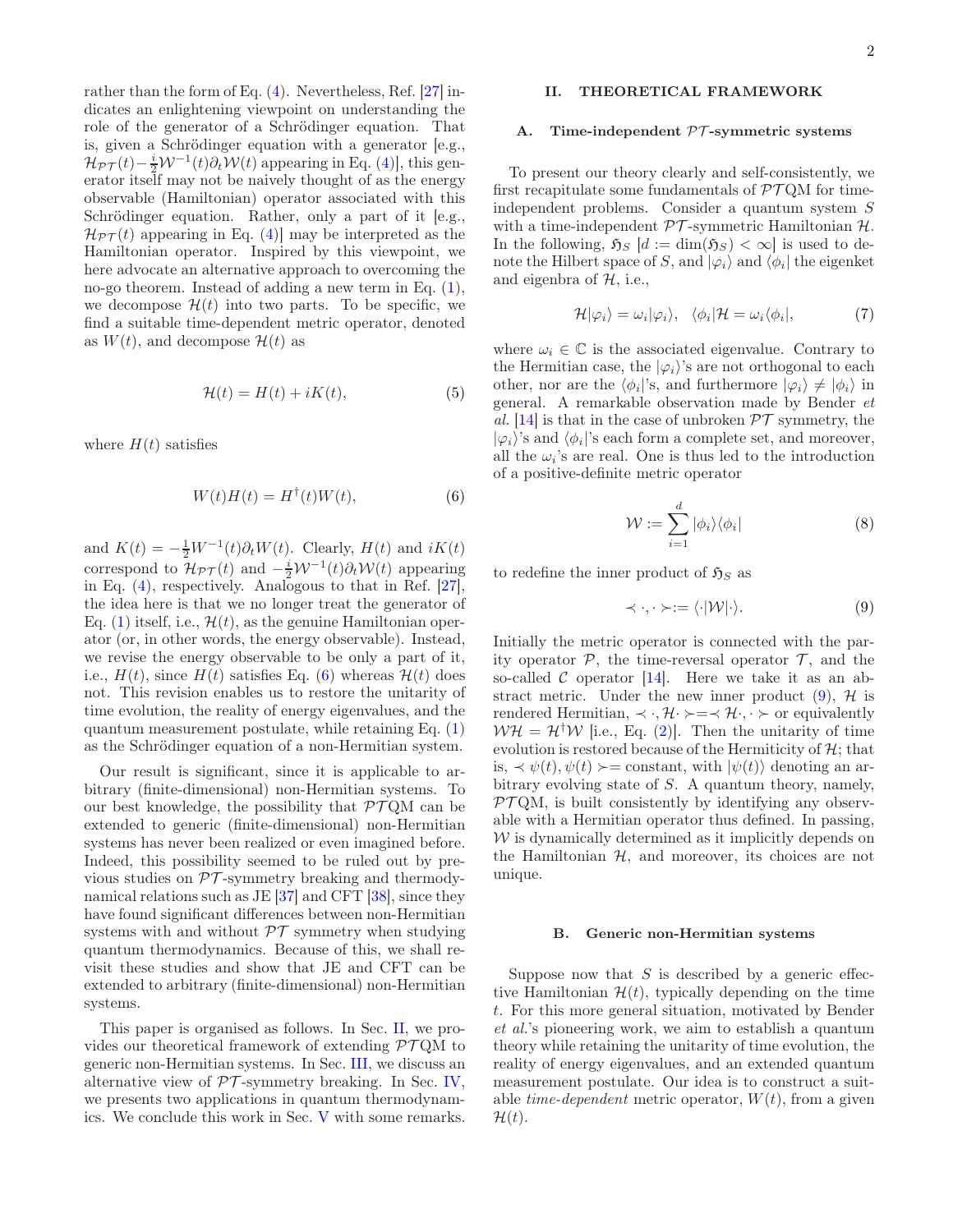### 1. The time-dependent metric operator

To restore the unitarity of time evolution [\(1\)](#page-0-1), we require that  $W(t)$  is positive-definite and satisfies  $\langle \psi(t)|W(t)|\psi(t)\rangle = \text{constant}$  for any evolving state. If we redefine the inner product of  $\mathfrak{H}_S$  through use of  $W(t)$ ,

<span id="page-2-0"></span>
$$
\prec \cdot, \cdot \succ_t := \langle \cdot | W(t) | \cdot \rangle,\tag{10}
$$

then this requirement amounts to the conservation of the inner product of  $|\psi(t)\rangle$  with itself. The subscript t appearing in Eq.  $(10)$  is used to indicate the timedependence of this inner product. In order to meet our requirement, it is sufficient and necessary for  $W(t)$  to be of the following form

<span id="page-2-2"></span>
$$
W(t) = \eta^{\dagger}(t)\eta(t),\tag{11}
$$

with  $\eta(t)$  satisfying

<span id="page-2-1"></span>
$$
i\frac{d}{dt}\eta(t) = -\eta(t)\mathcal{H}(t).
$$
 (12)

Indeed, as a solution to Eq.  $(12)$ ,  $\eta(t)$  must be invertible. In conjunction with Eq.  $(11)$ , this implies that  $W(t)$  is positive-definite. Besides, using Eqs.  $(1)$  and  $(12)$ , we have  $\partial_t[\eta(t)|\psi(t)\rangle] = 0$ . It follows that  $\eta(t)|\psi(t)\rangle =$ constant, which further leads to  $\langle \psi(t)|W(t)|\psi(t)\rangle$  = constant. This proves the sufficiency. To prove the necessity, we deduce from the positive-definiteness of  $W(t)$ that there exists an invertible operator  $\tilde{\eta}(t)$  such that  $W(t) = \widetilde{\eta}^{\dagger}(t)\widetilde{\eta}(t)$ . Letting  $|\widetilde{\psi}(t)\rangle := \widetilde{\eta}(t)|\psi(t)\rangle$  and using  $\langle \psi(t)|W(t)|\psi(t)\rangle$  = constant, we have  $\langle \psi(t)|\psi(t)\rangle$  = constant. This indicates that  $|\psi(t)\rangle$  undergoes a unitary evolution. Denote the corresponding evolution operator as  $U(t)$ , i.e.,  $|\psi(t)\rangle = U(t)|\psi(0)\rangle$ , and define  $\eta(t) :=$  $U^{\dagger}(t)\tilde{\eta}(t)$ . Simple calculations show that  $\eta(t)|\psi(t)\rangle =$  $|\psi(0)\rangle$ . Differentiating both sides of this equality and us-ing Eq. [\(1\)](#page-0-1), we have that  $\eta(t)$  fulfills Eq. [\(12\)](#page-2-1). So, there is

$$
W(t) = \tilde{\eta}^{\dagger}(t)\tilde{\eta}(t) = \eta^{\dagger}(t)\eta(t), \qquad (13)
$$

with  $\eta(t)$  satisfying Eq. [\(12\)](#page-2-1). This completes the proof.

A few remarks are in order. First, just like how the metric operator in Eq. [\(8\)](#page-1-3) is defined, our metric operator is dynamically determined, as can be seen from Eqs. [\(11\)](#page-2-2) and  $(12)$ . Second, the choices of  $W(t)$  are not unique, but the applications of our framework may be irrespective of the specific choice adopted. Third, a time-independent effective Hamiltonian  $H$  does not necessarily produce a time-independent metric operator. Forth, a periodic  $\mathcal{H}(t)$ [i.e.,  $\mathcal{H}(t+\tau) = \mathcal{H}(t)$ ] may or may not produce a periodic  $W(t)$  with the same periodicity.

### 2. The energy observable

To restore the reality of energy eigenvalues, we attempt to decompose  $\mathcal{H}(t)$  into two parts,  $\mathcal{H}(t) = H(t) + iK(t)$  [i.e., Eq. [\(5\)](#page-1-4)], where  $H(t)$  and  $K(t)$  are required to be physically Hermitian. Here and henceforth, an operator  $X(t)$  is said to be physically Hermitian if it satisfies

$$
\prec \cdot, X(t) \cdot \succ_t = \prec X(t) \cdot, \cdot \succ_t \tag{14}
$$

or equivalently

$$
W(t)X(t) = X^{\dagger}(t)W(t).
$$
 (15)

To figure out the explicit expressions of  $H(t)$  and  $K(t)$ , we differentiate both sides of the equality  $\langle \psi(t)|W(t)|\psi(t)\rangle =$  constant, and obtain

<span id="page-2-3"></span>
$$
\partial_t W(t) + i \left[ \mathcal{H}^\dagger(t) W(t) - W(t) \mathcal{H}(t) \right] = 0. \tag{16}
$$

Substituting Eq.  $(5)$  into Eq.  $(16)$  and using the Hermiticity of  $H(t)$  and  $K(t)$  under  $W(t)$ , we recover, after some simple algebra, the result  $K(t) = -\frac{1}{2}W^{-1}(t)\partial_t W(t)$ , as claimed in Sec. [I.](#page-0-4)

Further, it follows from Eq. [\(5\)](#page-1-4) that

<span id="page-2-4"></span>
$$
H(t) = \mathcal{H}(t) + \frac{i}{2}W^{-1}(t)\partial_t W(t).
$$
 (17)

Note that previous studies [\[27,](#page-8-2) [31\]](#page-8-1) have shown that for a time-varying inner product metric, the generator of a Schrödinger equation should be comprised of a geometric part, which is determined by a metric-compatible connection on an underlying Hermitian vector bundle, and a non-geometric part, which can be identified with the energy observable. Our derivations above make such insight much more general, because our starting point is a generic non-Hermitian  $\mathcal{H}(t)$ , with  $W(t)$  not given a priori. In light of these studies and noting that the obtained  $K(t)$  is essentially the geometric part [\[27,](#page-8-2) [31\]](#page-8-1), we regard  $H(t)$  as the energy observable of our system S. Consequently, the energy eigenvalues are the eigenvalues of  $H(t)$ , which are always real because  $H(t)$  is indeed Hermitian under the metric  $W(t)$ .

#### 3. The measurement postulate

To complete our theory, we now address the measurement problem. Analogous to that in  $\mathcal{PTQM}$ , an observable in our theory, represented by the symbol  $A<sub>S</sub>(t)$ , is identified with a physically Hermitian operator. This is consistent with our foregoing treatment of  $H(t)$  as the energy observable. Without loss of generality,  $A<sub>S</sub>(t)$  has a spectral decomposition

$$
A_S(t) = \sum_{i=1}^d a_i(t) |a_i(t)\rangle \langle a_i(t)| W(t). \tag{18}
$$

Here,  $a_i(t) \in \mathbb{R}$  denotes the eigenvalue and  $|a_i(t)\rangle$  represents the associated eigenvector, satisfying

$$
\prec a_i(t), a_j(t) \succ_t = \delta_{ij}, \tag{19}
$$

where  $\delta_{ij}$  denotes the Kronecker  $\delta$  symbol.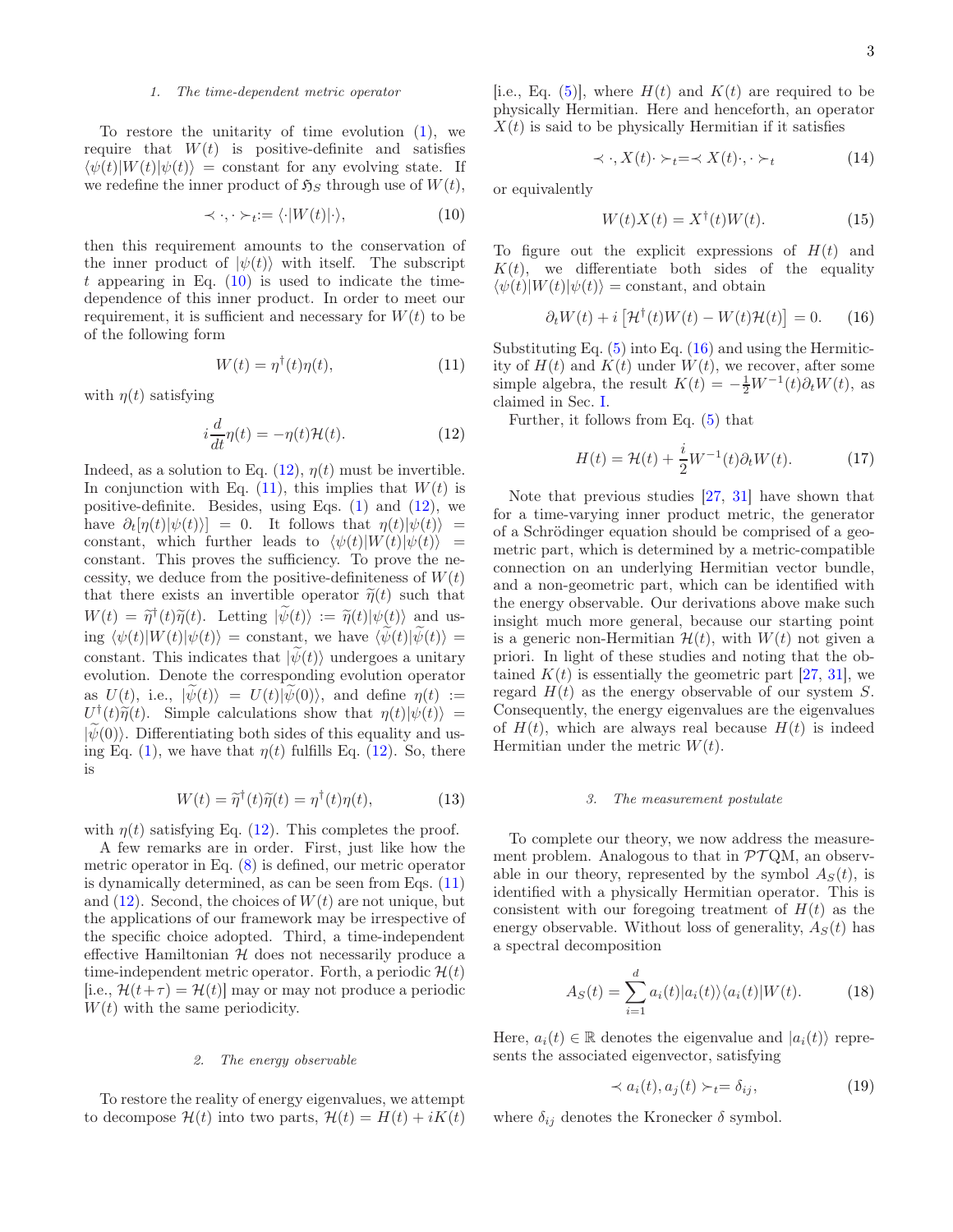A density operator in our theory, denoted as  $\rho_S(t)$ , is identified with a physically Hermitian operator that is positive-semidefinite w.r.t. the inner product in Eq. [\(10\)](#page-2-0) and satisfies  $tr[\rho_S(t)] = 1$ . Accordingly, the density operator associated with the evolving state  $|\psi(t)\rangle$  may be defined as

$$
\rho_S(t) = |\psi(t)\rangle\langle\psi(t)|W(t),\tag{20}
$$

where the normalization condition  $\prec \psi(t), \psi(t) \succ_t= 1$ has been assumed. More generally, if  $S$  is initially prepared in an ensemble of states  $\{p_i, |\psi_i(0)\rangle, i = 1, \dots, n\},\$  $\sum_{i=1}^{n} p_i = 1$ , the corresponding density operator is with  $\prec \psi_i(0), \psi_i(0) \succ_0 = 1$  and  $p_i > 0$  satisfying

<span id="page-3-2"></span>
$$
\rho_S(t) = \sum_{i=1}^n p_i |\psi_i(t)\rangle \langle \psi_i(t)| W(t), \qquad (21)
$$

where  $|\psi_i(t)\rangle$  denotes the evolving state starting from  $|\psi_i(0)\rangle$ . Direct calculations show that  $\rho_S(t)$  satisfies

<span id="page-3-6"></span>
$$
i\partial_t \rho_S(t) = [\mathcal{H}(t), \rho_S(t)],\tag{22}
$$

which may be regarded as the Liouville-von Neumann equation corresponding to Eq. [\(1\)](#page-0-1).

Now, a measurement in our theory is associated with an observable  $A_S(t)$  and a density operator  $\rho_S(t)$ . We postulate that the possible outcomes of the measurement are the eigenvalues  $a_i(t)$ . Upon measuring  $\rho_S(t)$ , the probability of getting the outcome  $a_i(t)$  is postulated to be

$$
P_i(t) = \text{tr}\left[|a_i(t)\rangle\langle a_i(t)|W(t)\rho_S(t)\right].\tag{23}
$$

Accordingly, the expectation value of  $A<sub>S</sub>(t)$  in the state  $\rho_S(t)$  reads

$$
\sum_{i=1}^{d} a_i(t) P_i(t) = \text{tr}[A_S(t)\rho_S(t)].
$$
 (24)

It is easy to see that this postulate meets the natural requirement that the expectation value of an observable must be real.

To gain further physical insight, we dilate and reinterpret S as a part of a Hermitian system and show that the measurement postulated above can be realized within the standard quantum measurement theory. That is, corresponding to every measurement postulated above, there is a standard quantum measurement on the Hermitian system with the same outcomes  $a_i(t)$  and the probabilities  $P_i(t)$ .

Specifically, the Hermitian system lives in the Hilbert space  $\mathfrak{H}_A \otimes \mathfrak{H}_S$ , with  $\mathfrak{H}_A \simeq \mathbb{C}^2$  being an auxiliary Hilbert space. From now on, let us consider the evolution of S during a finite time interval  $[0, \tau]$ . For this, there always exists a  $W(t)$  such that  $W(t) \geq I$  for all  $t \in [0, \tau]$  [\[39\]](#page-8-6), where I denotes the identity operator. So, the operator

<span id="page-3-0"></span>
$$
M(t) := \sqrt{W(t) - I},\tag{25}
$$

is well-defined, and moreover, it is Hermitian in the conventional sense. Let  $|\psi_i(t)\rangle \in \mathfrak{H}_S$ ,  $i = 1, \dots, d$ , be any states satisfying Eq. [\(1\)](#page-0-1) and  $\prec \widetilde{\psi}_i(t), \widetilde{\psi}_j(t) \succ_t = \delta_{ij}$ . Using Eq.  $(25)$ , one can verify that the following 2d states

$$
|\widetilde{\Psi}_i(t)\rangle := |0\rangle \otimes |\widetilde{\psi}_i(t)\rangle + |1\rangle \otimes M(t)|\widetilde{\psi}_i(t)\rangle, \quad (26)
$$

$$
|\tilde{\Psi}_{i+d}(t)\rangle := |1\rangle \otimes |\tilde{\psi}_i(t)\rangle - |0\rangle \otimes M(t)|\tilde{\psi}_i(t)\rangle, \tag{27}
$$

 $i = 1, \dots, d$ , form an orthonormal basis (w.r.t. the conventional inner product in standard quantum mechanics) for  $\mathfrak{H}_A \otimes \mathfrak{H}_S$ . It follows that

$$
\widetilde{H}(t) := i \sum_{i=1}^{2d} |\partial_t \widetilde{\Psi}_i(t) \rangle \langle \widetilde{\Psi}_i(t) |
$$
\n(28)

is a Hermitian operator in the conventional sense, which we regard as the Hamiltonian of the Hermitian system. That is, the Schrödinger equation of the Hermitian system reads

<span id="page-3-1"></span>
$$
i\partial_t|\Psi(t)\rangle = H(t)|\Psi(t)\rangle.
$$
 (29)

It is worth noting that  $|\widetilde{\Psi}_i(t)\rangle$  satisfies Eq. [\(29\)](#page-3-1), so does any state of the form

<span id="page-3-3"></span>
$$
|0\rangle \otimes |\psi(t)\rangle + |1\rangle \otimes M(t)|\psi(t)\rangle, \qquad (30)
$$

where  $|\psi(t)\rangle$  denotes any state of S satisfying Eq. [\(1\)](#page-0-1).

To proceed, we let the density operator of the Hermitian system be

<span id="page-3-4"></span>
$$
\rho(t) := \sum_{i=1}^{n} p_i |\Psi_i(t)\rangle \langle \Psi_i(t)|,
$$
\n(31)

with

$$
|\Psi_i(t)\rangle := |0\rangle \otimes |\psi_i(t)\rangle + |1\rangle \otimes M(t)|\psi_i(t)\rangle, \quad (32)
$$

where  $|\psi_i(t)\rangle$ ,  $i = 1, \dots, n$ , are the states appearing in Eq. [\(21\)](#page-3-2). Noting that all the  $|\Psi_i(t)\rangle$ 's are of the form  $(30)$ , one can see that  $\rho(t)$  in Eq.  $(31)$  is indeed a density operator of the Hermitian system.

Suppose that the observable to be measured is

$$
A(t) := \sum_{i=1}^{d} a_i(t) |\tilde{a}_i(t)\rangle \langle \tilde{a}_i(t)|,
$$
\n(33)

with

<span id="page-3-5"></span>
$$
|\tilde{a_i}(t)\rangle = |0\rangle \otimes |a_i(t)\rangle + |1\rangle \otimes M(t)|a_i(t)\rangle. \qquad (34)
$$

Note that  $A(t)$  is Hermitian in the conventional sense. According to the standard quantum measurement theory, the possible outcome of this measurement is  $a_i(t)$ , with the probability given by

$$
\langle \tilde{a}_i(t) | \rho(t) | \tilde{a}_i(t) \rangle. \tag{35}
$$

Using Eqs.  $(31)$  and  $(34)$ , one can verify that  $\langle \tilde{a}_i(t)|\rho(t)|\tilde{a}_i(t)\rangle = P_i(t)$ . Now, it is clear that this measurement has the same outcomes and the probabilities as the measurement we postulated above.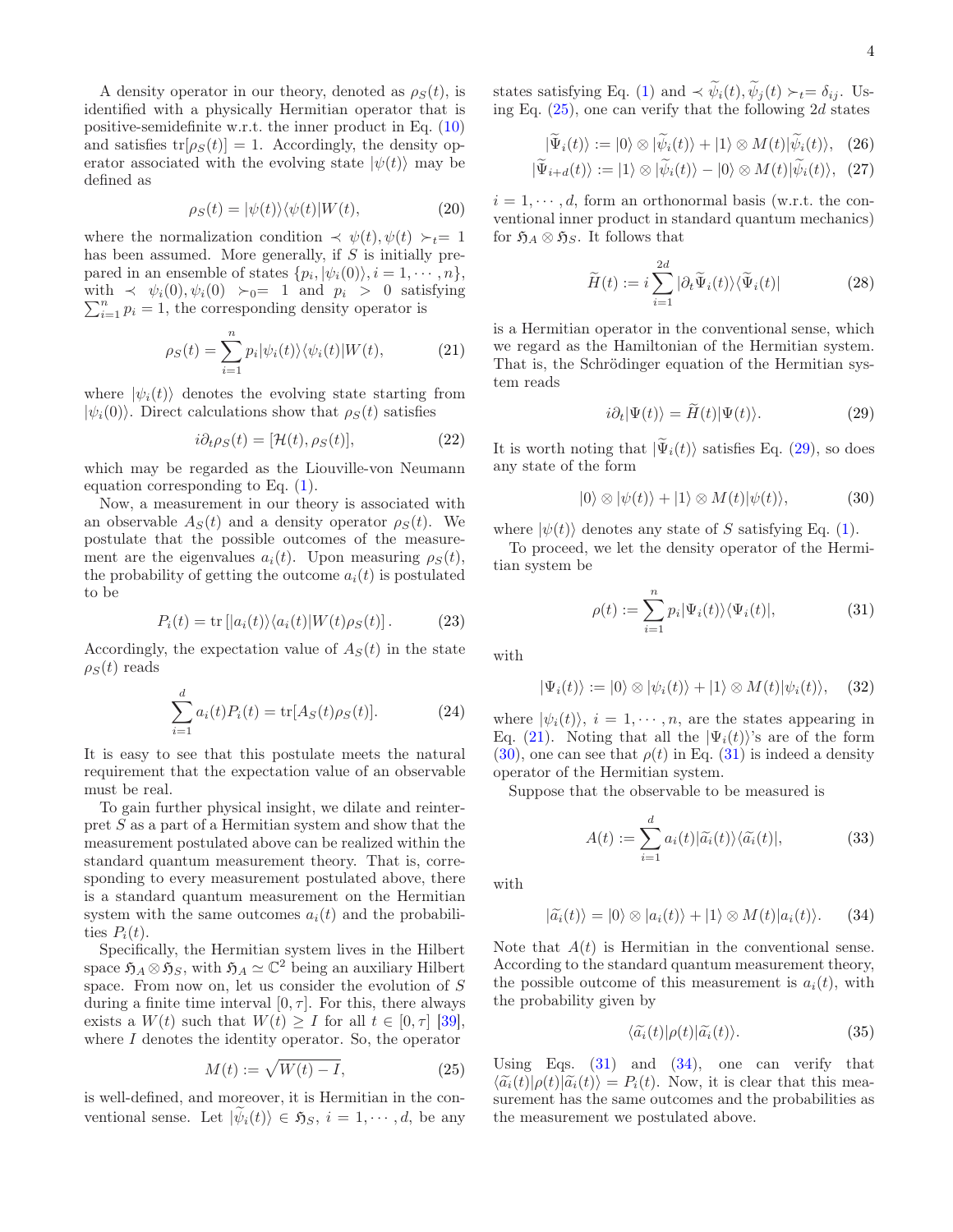.

# <span id="page-4-0"></span>III. ON PT-SYMMETRY BREAKING

We inspect our formulation in connection with timeindependent  $\mathcal{PT}QM$ . To do this, consider again the timeindependent  $\mathcal{PT}$ -symmetric Hamiltonian  $\mathcal{H}$ . For simplicity, we assume that  $H$  is diagonalizable, which is usually the case. Then the  $|\varphi_i\rangle$ 's and  $\langle \phi_i|$ 's can be chosen as a complete set of biorthonormal eigenvectors [\[40](#page-8-7)]; that is, they obey

$$
\langle \phi_i | \varphi_j \rangle = \delta_{ij}
$$
 and  $\sum_{i=1}^d |\varphi_i\rangle \langle \phi_i| = I.$  (36)

This enables us to express  $\mathcal{H}$  as

<span id="page-4-1"></span>
$$
\mathcal{H} = \sum_{i=1}^{d} \omega_i |\varphi_i\rangle\langle\phi_i|.
$$
 (37)

Using Eq. [\(37\)](#page-4-1), one can easily verify that

<span id="page-4-2"></span>
$$
\eta(t) := \sum_{i=1}^{d} e^{i\omega_i t} |i\rangle\langle\phi_i|
$$
\n(38)

satisfies Eq. [\(12\)](#page-2-1). Here,  $\{|i\rangle, i = 1, \dots, d\}$  is an arbitrary orthonormal basis (w.r.t. the usual inner product), i.e.,  $\langle i|j\rangle = \delta_{ij}$ . Inserting Eq. [\(38\)](#page-4-2) into Eq. [\(11\)](#page-2-2) gives

<span id="page-4-3"></span>
$$
W(t) = \sum_{i=1}^{d} e^{-2\Im(\omega_i)t} |\phi_i\rangle\langle\phi_i|.
$$
 (39)

Substituting Eq. [\(39\)](#page-4-3) into  $K(t) = -\frac{1}{2}W^{-1}(t)\partial_t W(t)$  and noting that  $W^{-1}(t) = \sum_{i=1}^{d} e^{2\Im(\omega_i)t} |\varphi_i\rangle \langle \varphi_i|$ , we obtain

<span id="page-4-4"></span>
$$
K(t) = \sum_{i=1}^{d} \Im(\omega_i) |\varphi_i\rangle\langle\phi_i|,
$$
 (40)

from which we further have

<span id="page-4-5"></span>
$$
H(t) = \sum_{i=1}^{d} \Re(\omega_i) |\varphi_i\rangle \langle \phi_i|.
$$
 (41)

Here,  $K(t)$  and  $H(t)$  are actually time-independent. Throughout this paper, the symbol t appearing in  $K(t)$ ,  $H(t)$ , and  $W(t)$  is kept even in the time-independent case, simply for notational consistency.

Now, if  $\mathcal{PT}$  symmetry is not spontaneously broken, i.e., all the  $\omega_i$ 's are real, it follows from Eqs. [\(39\)](#page-4-3), [\(40\)](#page-4-4), and  $(41)$  that  $W(t)$  equals to the time-independent met-ric operator in Eq. [\(8\)](#page-1-3),  $H(t) = H$ , and  $K(t) = 0$ . As an immediate consequence, our formulation reduces to time-independent  $\mathcal{PT}QM$ . Besides, even if  $\mathcal{PT}$  symmetry is broken, a suitable metric operator still exists but at the price of being time-dependent. In this case,  $H(t)$ and  $K(t)$  correspond to the real and imaginary parts of the eigenvalues of  $H$ , respectively. Interestingly, combining these two cases, we arrive at a new understanding of spontaneous  $\mathcal{PT}$ -symmetry breaking: In the unbroken regime,  $H(t)$  and  $H$  coincide and the metric operator can

be chosen as being time-independent, whereas in the broken regime,  $H(t)$  deviates from  $\mathcal H$  and the corresponding metric operator is time-dependent.

To demonstrate the above finding, consider then a twolevel system with the following time-independent Hamiltonian

<span id="page-4-6"></span>
$$
\mathcal{H} = \kappa \begin{pmatrix} i\alpha & -1 \\ -1 & -i\alpha \end{pmatrix},\tag{42}
$$

where  $\kappa$  and  $\alpha$  are two positive real numbers. This model has been studied extensively in the literature [\[14](#page-7-11), [41\]](#page-8-8). Choosing the parity operator to be the Pauli matrix  $\sigma_x$  and noting that  $\mathcal T$  performs only complex conjugation here, one can easily verify that  $H$  in Eq. [\(42\)](#page-4-6) is indeed  $\mathcal{PT}$ -symmetric. The eigenvalues of  $\mathcal H$  are  $ω_{1,2} = \pm \kappa \sqrt{1-\alpha^2}$ . Hence, the PT phase-transition point is  $\alpha = 1$ . In the unbroken regime, i.e.,  $\alpha < 1$ , the biorthonormal eigenvectors can be chosen as

$$
|\varphi_1^{\text{un}}\rangle = \frac{1}{\sqrt{2\cos\theta}} \begin{pmatrix} e^{-\frac{i\theta}{2}} \\ e^{\frac{i\theta}{2}} \end{pmatrix}, \quad |\varphi_2^{\text{un}}\rangle = \frac{1}{\sqrt{2\cos\theta}} \begin{pmatrix} e^{\frac{i\theta}{2}} \\ -e^{-\frac{i\theta}{2}} \end{pmatrix},
$$
  

$$
|\phi_1^{\text{un}}\rangle = \frac{1}{\sqrt{2\cos\theta}} \begin{pmatrix} e^{\frac{i\theta}{2}} \\ e^{-\frac{i\theta}{2}} \end{pmatrix}, \quad |\phi_2^{\text{un}}\rangle = \frac{1}{\sqrt{2\cos\theta}} \begin{pmatrix} e^{\frac{-i\theta}{2}} \\ -e^{\frac{i\theta}{2}} \end{pmatrix}.
$$

Here  $\theta := \arcsin(\alpha)$ . Direct calculations show that

$$
W(t) = \frac{1}{\cos \theta} \begin{pmatrix} 1 & i \sin \theta \\ -i \sin \theta & 1 \end{pmatrix}, \quad (43)
$$

and

<span id="page-4-7"></span>
$$
H(t) = \mathcal{H}, \quad K(t) = 0.
$$
 (44)

On the other hand, in the broken regime, i.e.  $\alpha > 1$ , the biorthonormal eigenvectors can be chosen as

$$
|\varphi_1^{\text{br}}\rangle = \frac{1}{\sqrt{2\sinh\theta}} \begin{pmatrix} e^{\frac{\theta}{2}} \\ ie^{-\frac{\theta}{2}} \end{pmatrix}, \quad |\varphi_2^{\text{br}}\rangle = \frac{1}{\sqrt{2\sinh\theta}} \begin{pmatrix} e^{-\frac{\theta}{2}} \\ ie^{\frac{\theta}{2}} \end{pmatrix},
$$
  

$$
|\phi_1^{\text{br}}\rangle = \frac{1}{\sqrt{2\sinh\theta}} \begin{pmatrix} e^{\frac{\theta}{2}} \\ -ie^{-\frac{\theta}{2}} \end{pmatrix}, \quad |\phi_2^{\text{br}}\rangle = \frac{1}{\sqrt{2\sinh\theta}} \begin{pmatrix} -e^{\frac{-\theta}{2}} \\ ie^{\frac{\theta}{2}} \end{pmatrix}
$$

Here  $\theta := \arcsin(\alpha)$ . Using Eqs. [\(39\)](#page-4-3), [\(40\)](#page-4-4), and [\(41\)](#page-4-5) and noting that  $\omega_{1,2} = \pm i\kappa \sinh \theta$ , we obtain, after some algebra,

$$
W(t) = \frac{1}{\sinh \theta} \begin{pmatrix} \cosh (\theta - 2\kappa t \sinh \theta) & i \cosh (2\kappa t \sinh \theta) \\ -i \cosh (2\kappa t \sinh \theta) & \cosh (\theta + 2\kappa t \sinh \theta) \end{pmatrix},
$$

and

<span id="page-4-8"></span>
$$
H(t) = 0, \quad K(t) = -i\mathcal{H}.
$$
 (45)

It is interesting to observe from Eqs. [\(44\)](#page-4-7) and [\(45\)](#page-4-8) that the effective Hamiltonian  $\mathcal H$  plays the role of  $H(t)$  in the unbroken regime, whereas it plays the role of  $K(t)$  in the broken regime.

The key message from this section is the following: From the dynamical point of view, depending on whether  $H$  possesses a real spectrum or not, we have either a time-independent or a time-dependent metric operator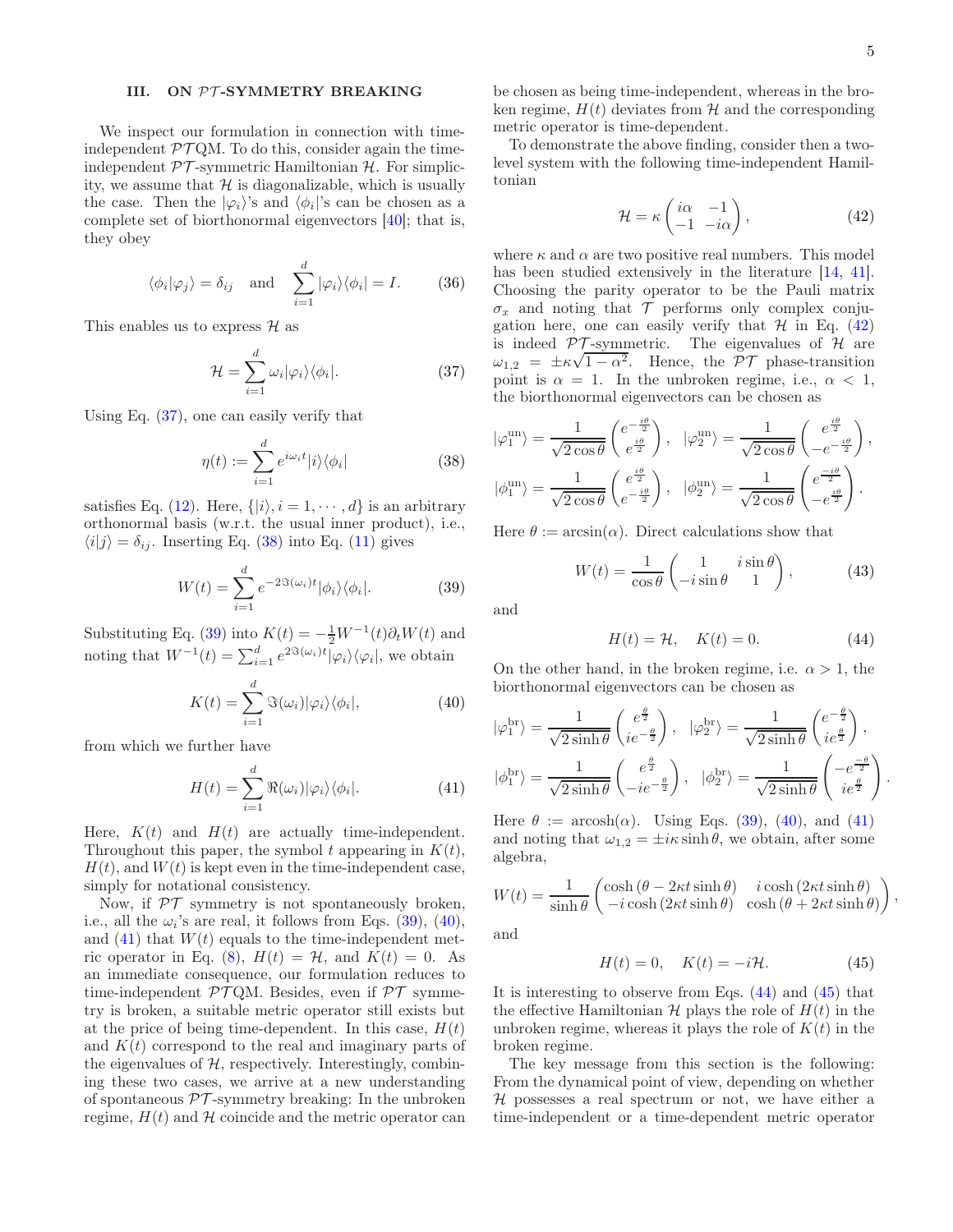$W(t)$ . In both cases, an appropriate energy observable  $H(t)$  with real energy eigenvalues can be found. The consequence of spontaneous  $\mathcal{PT}$ -symmetry breaking is hence no longer the emergence of imaginary energy values, but the necessity of introducing a time-dependent metric operator.

# <span id="page-5-0"></span>IV. APPLICATIONS IN QUANTUM THERMODYNAMICS

Let us now illustrate the possible applications of our framework with two well-known examples in quantum thermodynamics. From both examples, it can be seen that our framework not only offers an alternative interpretation of the dynamics of non-Hermitian systems, but also triggers an intriguing extension of thermodynamical relations from  $\mathcal{PT}$ -symmetric systems to generic non-Hermitian systems.

### A. Jarzynski equality

The JE relates free energy differences between two equilibrium states to the exponentiated work averaged over an ensemble of trajectories. It is one of the celebrated results in thermodynamics [\[42,](#page-8-9) [43](#page-8-10)] and was recently generalized to  $\mathcal{PT}$ -symmetric systems [\[32](#page-8-11), [37\]](#page-8-4). Here, we further extend JE to generic non-Hermitian systems.

Given any  $\mathcal{H}(t)$ , we find a  $W(t)$  satisfying Eq. [\(11\)](#page-2-2) with Eq. [\(12\)](#page-2-1). Then we split  $\mathcal{H}(t)$  into two parts, i.e.,  $K(t) = -\frac{1}{2}W^{-1}(t)\partial_t W(t)$  and  $H(t)$  in Eq. [\(17\)](#page-2-4), and treat  $H(t)$  as the energy observable. Note that  $H(t)$  has a spectral decomposition

$$
H(t) = \sum_{n} \varepsilon_n(t) \Pi_n(t), \tag{46}
$$

where  $\varepsilon_n(t) \in \mathbb{R}$  denotes the energy eigenvalue (which can be measured via our measurement postulate) and  $\Pi_n(t)$  is a physically Hermitian operator satisfying

$$
\Pi_m(t)\Pi_n(t) = \delta_{mn}\Pi_n(t) \text{ and } \sum_n \Pi_n(t) = I.
$$
 (47)

In the nondegenerate case,  $\Pi_n(t) = |\varepsilon_n(t)\rangle \langle \varepsilon_n(t)|W(t),$ with  $|\varepsilon_n(t)\rangle$  denoting the eigenvector associated with  $\varepsilon_n(t)$ .

Now, consider the following process [\[42](#page-8-9), [43](#page-8-10)]: At  $t = 0$ , S is prepared in the Gibbs state

<span id="page-5-6"></span>
$$
\rho_S(0) = \frac{e^{-\beta H(0)}}{Z(0)},
$$
\n(48)

where  $Z(0) := \text{tr} \exp[-\beta H(0)]$  is the partition function, and its energy is measured through the measurement associated with  $H(0)$ . Then, S is subjected to the evolution governed by Eq.  $(22)$ , before the second measurement associated with  $H(\tau)$  is performed at  $t = \tau$ . For this

process, the probability that the two outcomes  $\varepsilon_m(0)$  (at  $t = 0$ ) and  $\varepsilon_n(\tau)$  (at  $t = \tau$ ) jointly occur reads [\[32,](#page-8-11) [37\]](#page-8-4)

<span id="page-5-1"></span>
$$
P[\varepsilon_m(0), \varepsilon_n(\tau)]
$$
  
= tr  $\left[\Pi_n(\tau) \mathcal{U}(\tau) \Pi_m(0) \rho_S(0) \Pi_m(0) \mathcal{U}^{-1}(\tau)\right]$ . (49)

Here,  $\mathcal{U}(\tau) := T \exp[-i \int_0^{\tau} \mathcal{H}(t) dt]$  is the evolution operator, where T denotes the time-ordering operator.

Associated with the probability in Eq. [\(49\)](#page-5-1) is a trajectory, for which the work done to the system is given by

<span id="page-5-3"></span>
$$
w = \varepsilon_n(\tau) - \varepsilon_m(0). \tag{50}
$$

Then the average exponentiated work reads

<span id="page-5-2"></span>
$$
\langle e^{-\beta w} \rangle := \sum_{mn} P[\varepsilon_m(0), \varepsilon_n(\tau)] e^{-\beta[\varepsilon_n(\tau) - \varepsilon_m(0)]}. \tag{51}
$$

Substituting Eq.  $(49)$  into Eq.  $(51)$  and after some algebra (see Appendix [A\)](#page-7-20), we arrive at the JE:

<span id="page-5-5"></span>
$$
\langle e^{-\beta w} \rangle = e^{-\beta \Delta F}.
$$
 (52)

Here,  $\Delta F := F(\tau) - F(0)$ , with

$$
F(0) = -\frac{1}{\beta} \ln Z(0)
$$
 and  $F(\tau) = -\frac{1}{\beta} \ln Z(\tau)$  (53)

denoting respectively the free energies for the states  $\exp[-\beta H(0)]/Z(0)$  and  $\exp[-\beta H(\tau)]/Z(\tau)$ , where  $Z(\tau) := \text{tr} \exp[-\beta H(\tau)].$ 

It is worth noting that our finding is more general than what was obtained in the previous studies  $[32, 37]$  $[32, 37]$ . Indeed, our finding shows that JE holds for generic (finitedimensional) non-Hermitian systems, whereas those previous studies [\[32,](#page-8-11) [37\]](#page-8-4) had concluded that JE does not hold for  $\mathcal{PT}$ -symmetric systems in the broken phase.

### B. Crooks fluctuation theorem

The CFT belongs to the earliest discovered class of fluctuation theorems in thermodynamics [\[42,](#page-8-9) [43\]](#page-8-10). Recently, it was generalized to  $\mathcal{PT}$ -symmetric systems [\[38\]](#page-8-5). Here, using our framework as well as following Ref. [\[38\]](#page-8-5), we further extend CFT to generic non-Hermitian systems.

In deference to common usage, we refer to the process mentioned in the above paragraph as the forward process. For this process, the probability distribution of work values is given by

<span id="page-5-4"></span>
$$
p(w) = \sum_{mn} \delta[w - \varepsilon_n(\tau) + \varepsilon_m(0)] P[\varepsilon_m(0), \varepsilon_n(\tau)],
$$
 (54)

where  $\delta(x)$  is the Dirac  $\delta$  function. Conjugate to this forward process is the so-called time-reversed process, which can be described as follows: Initially, S is prepared in the state

<span id="page-5-7"></span>
$$
\rho_S^{\text{tr}}(0) = \frac{e^{-\beta H(\tau)}}{Z(\tau)},\tag{55}
$$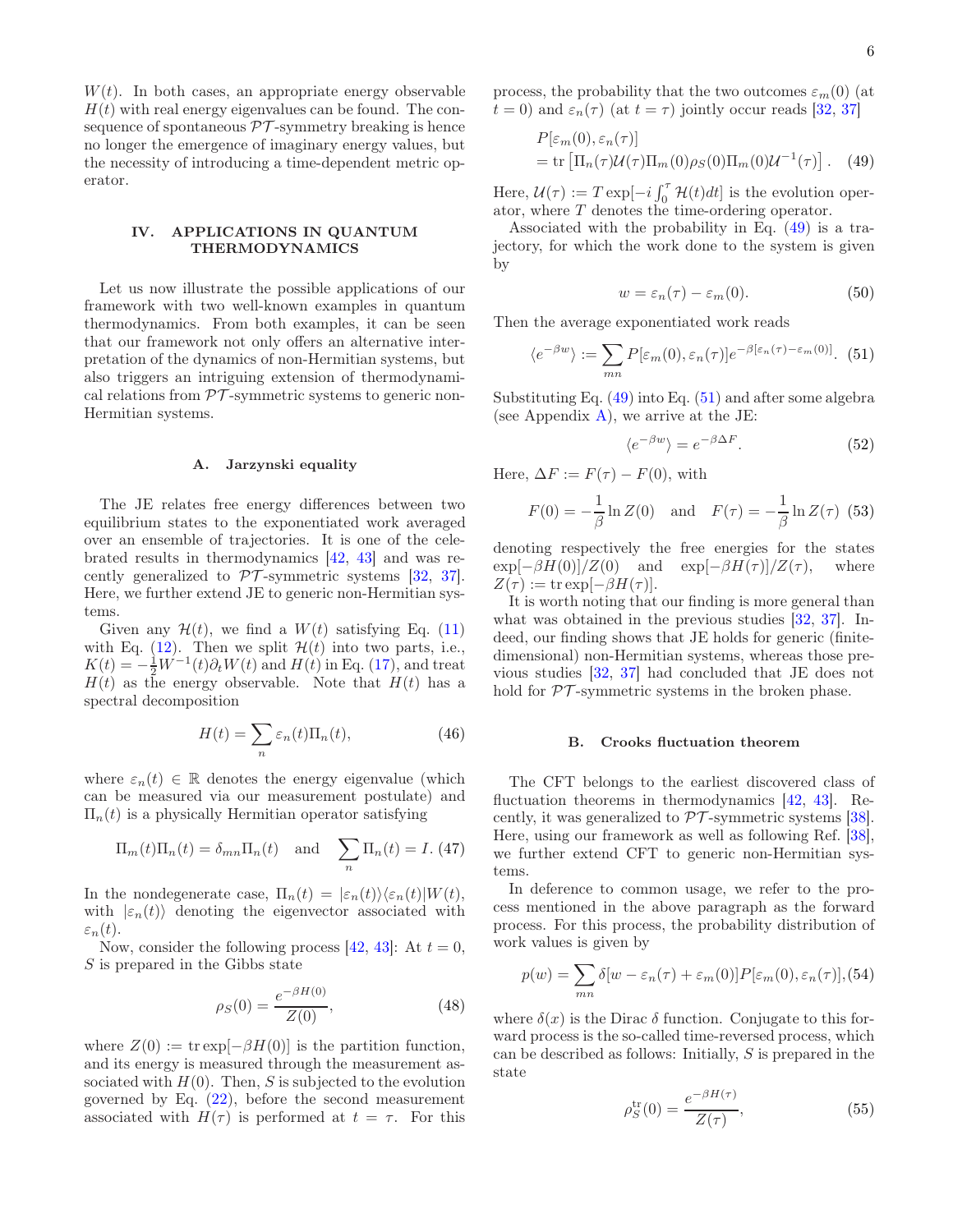and its energy is measured through the measurement associated with  $H(\tau)$ . Next, S undergoes the time-reversed evolution until  $t = \tau$ , i.e.,  $\rho_S^{\text{tr}}(\tau) = \mathcal{U}^{-1}(\tau)\rho_S^{\text{tr}}(0)\mathcal{U}(\tau)$ [\[42,](#page-8-9) [43](#page-8-10)]. Lastly, the second measurement associated with  $H(0)$  is performed at  $t = \tau$ .

For the time-reversed process, the probability that the two outcomes  $\varepsilon_n(\tau)$  (at  $t = 0$ ) and  $\varepsilon_m(0)$  (at  $t = \tau$ ) jointly occur is given by

<span id="page-6-5"></span>
$$
P^{\text{tr}}[\varepsilon_n(\tau), \varepsilon_m(0)]
$$
  
= tr  $\left[\Pi_m(0)\mathcal{U}^{-1}(\tau)\Pi_n(\tau)\rho_S^{\text{tr}}(0)\Pi_n(\tau)\mathcal{U}(\tau)\right]$ . (56)

Corresponding to this probability, the work done to the system is  $\varepsilon_m(0) - \varepsilon_n(\tau)$ . Then the probability distribution of work values reads

<span id="page-6-1"></span>
$$
p^{\text{tr}}(w) = \sum_{mn} \delta[w - \varepsilon_m(0) + \varepsilon_n(\tau)] P^{\text{tr}}[\varepsilon_n(\tau), \varepsilon_m(0)].
$$
\n(57)

Direct calculations (see Appendix [A\)](#page-7-20) show that

<span id="page-6-2"></span>
$$
P[\varepsilon_m(0), \varepsilon_n(\tau)] = P^{\text{tr}}[\varepsilon_n(\tau), \varepsilon_m(0)] e^{\beta(w - \Delta F)}. (58)
$$

Here w is given by Eq.  $(50)$ . Using Eqs.  $(54)$ ,  $(57)$ , and [\(58\)](#page-6-2), we reach the CFT:

$$
\frac{p(w)}{p^{\text{tr}}(-w)} = e^{\beta(w - \Delta F)}.
$$
\n(59)

Interestingly, although the previous study [\[38\]](#page-8-5) had concluded that the CFT breaks down for  $\mathcal{PT}$ -symmetric systems in the broken phase, our formulation is able to rescue the CFT for arbitrary (finite-dimensional) non-Hermitian systems, thanks to a suitable metric operator found here. As the final remark of this section, applications of our formulation in quantum thermodynamics are not limited to the specific examples discussed here. For example, the universal quantum work relation [\[36](#page-8-3), [45](#page-8-12)] can also be extended under our framework.

# <span id="page-6-0"></span>V. CONCLUDING REMARKS

It should be fruitful for future work to find more applications of our formulation. As one interesting example, let us consider the question about the relative phase between two states  $|\psi(0)\rangle$  and  $|\psi(\tau)\rangle$  at two different times  $t = 0$  and  $t = \tau$ . This turns out to be highly nontrivial, as the Hilbert space in our formulation is always tagged with the time parameter  $t$ , because of the time-dependence of its inner product. Only when  $W(\tau) = W(0)$ , we may view states  $|\psi(0)\rangle$  and  $|\psi(\tau)\rangle$  as two vectors living in the same Hilbert space and as such their relative phase can be evaluated without ambiguity. In the special case of  $|\psi(\tau)\rangle = e^{i\alpha} |\psi(0)\rangle$ , we may further divide the phase angle  $\alpha$  into a dynamical phase and the Aharonov-Anandan  $(AA)$  phase [\[46\]](#page-8-13). Specifically, we may extend the geometric phase formalism developed for  $\mathcal{PT}$ -symmetric systems [\[47,](#page-8-14) [48\]](#page-8-15) to arbitrary (finite-dimensional) non-Hermitian

systems under the condition of  $W(\tau) = W(0)$ . To do this, define an auxiliary state

$$
|\phi_a(t)\rangle := e^{-if(t)}|\psi(t)\rangle,\tag{60}
$$

with  $f(\tau) - f(0) = \alpha$ . By definition,  $|\phi_a(\tau)\rangle = |\phi_a(0)\rangle$ ; that is,  $|\phi_a(t)\rangle$  is a cyclic gauge. Substituting  $|\psi(t)\rangle =$  $e^{if(t)}|\phi_a(t)\rangle$  into Eq. [\(1\)](#page-0-1), splitting  $\mathcal{H}(t)$  into  $H(t)$  and  $K(t)$ , and directly using the same arguments as in Ref.  $[48]$  (see also Appendix [A\)](#page-7-20), we have

<span id="page-6-4"></span>
$$
\alpha = \beta + \gamma,\tag{61}
$$

with

<span id="page-6-3"></span>
$$
\beta := -\int_0^\tau dt \prec \phi_a(t), H(t)\phi_a(t) \succ_t, \quad (62)
$$

$$
\gamma := -\Im \int_0^\tau dt \prec \phi_a(t), \dot{\phi}_a(t) \succ_t . \tag{63}
$$

Since  $H(t)$  is the energy observable by construction,  $\beta$  in Eq. [\(62\)](#page-6-3) apparently represents a dynamical phase. On the contrary, the phase  $\gamma$ , as a factor obtained by removing the dynamical phase from the total phase, is of geometric nature. Indeed,  $\gamma$  in Eq. [\(63\)](#page-6-3) is essentially of the same form as the AA phase [\[46\]](#page-8-13) (with the only difference being a modified inner product), and moreover, it admits the geometric interpretation detailed in Ref. [\[48\]](#page-8-15). Besides, it is also worth noting that  $\gamma$  is always real and different from the complex geometric phase defined previously [\[49\]](#page-8-16).

In conclusion, we have extended  $\mathcal{PT}QM$  to generic (finite-dimensional) non-Hermitian systems. Our idea is to introduce a suitable time-dependent metric operator to redefine the inner product, based on which the unitarity of time evolution, the reality of energy eigenvalues, and the quantum measurement postulate are all restored. This provides a theoretical framework for understanding non-Hermitian systems from a quantummechanical point of view. It gives a new understanding of spontaneous  $\mathcal{PT}$ -symmetry breaking, that is, the consequence of spontaneous  $\mathcal{PT}$ -symmetry breaking can be alternatively viewed as the necessity of introducing a time-dependent metric operator. In demonstrating the applications of our formulation, we have extended two well-known results on the JE and the CFT to generic non-Hermitian systems, with interesting physical insights that previous studies were unaware of. It should be stressed that the applications presented in this work may be experimentally observed by dilating a non-Hermitian system into a larger Hermitian system, as described in Sec. [II.](#page-1-1)

#### ACKNOWLEDGMENTS

J.G. is supported by the Singapore NRF Grant No. NRF-NRFI2017-04 (WBS No. R-144-000-378-281). Q.W. is supported by Singapore Ministry of Education Academic Research Fund Tier I (WBS No. R-144- 000-352-112). D.-J.Z. acknowledges support from the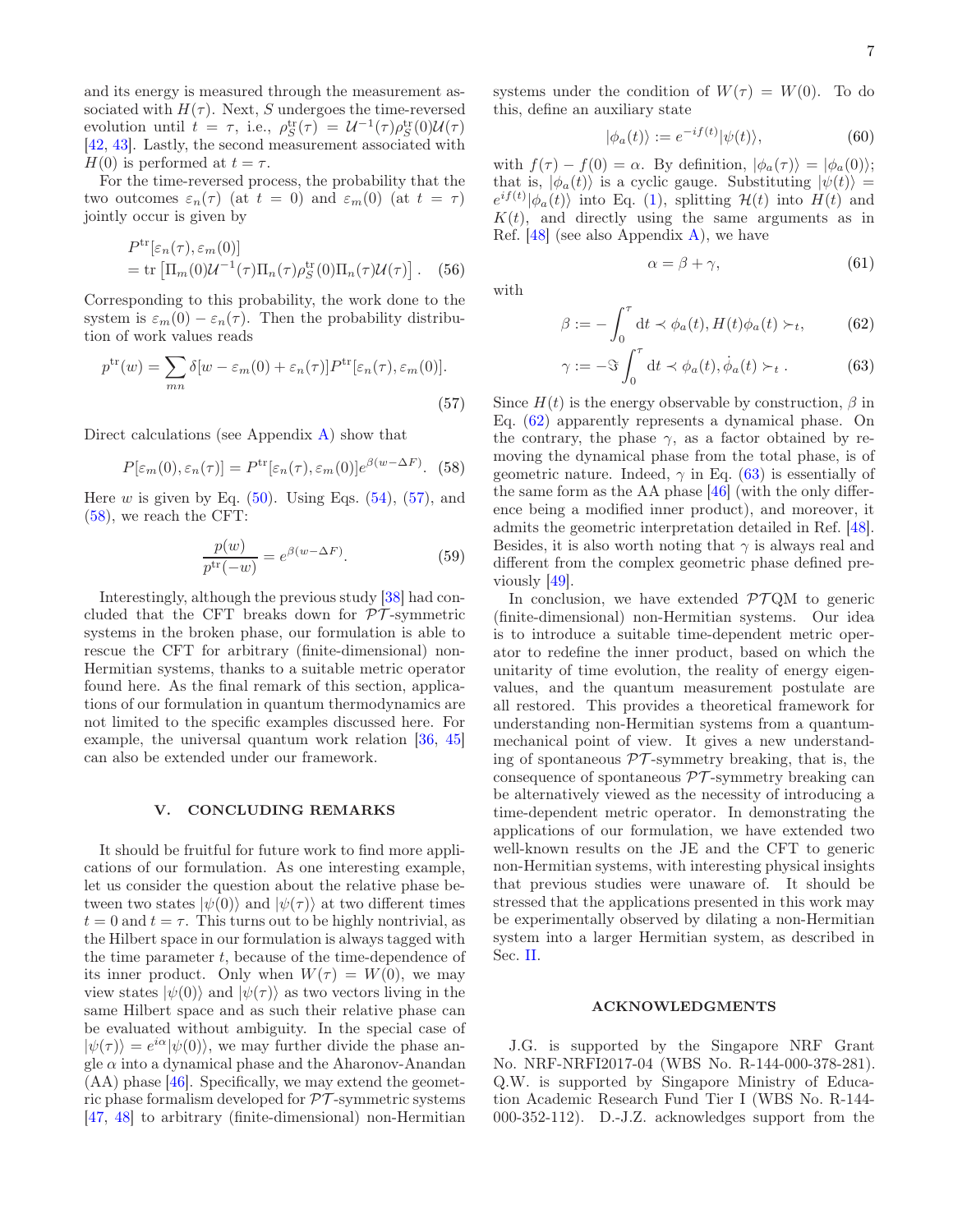National Natural Science Foundation of China through Grant No. 11705105 before he joined NUS.

# <span id="page-7-20"></span>Appendix A: Proofs of Eqs.  $(52)$ ,  $(58)$ , and  $(61)$

*Proof of Eq. [\(52\)](#page-5-5):* Substituting Eq. [\(48\)](#page-5-6) into Eq. [\(49\)](#page-5-1) and noting that  $\exp[-\beta H(0)] = \sum_{n} \exp[-\beta \varepsilon_n(0)] \Pi_n(0),$ we have

<span id="page-7-21"></span>
$$
P[\varepsilon_m(0), \varepsilon_n(\tau)] = \frac{e^{-\beta \varepsilon_m(0)}}{Z(0)} \text{tr}\left[\Pi_n(\tau) \mathcal{U}(\tau) \Pi_m(0) \mathcal{U}^{-1}(\tau)\right].
$$
\n(A1)

Inserting Eq.  $(A1)$  into Eq.  $(51)$  gives

<span id="page-7-22"></span>
$$
\langle e^{-\beta w} \rangle = \sum_{mn} \frac{e^{-\beta \varepsilon_n(\tau)}}{Z(0)} \text{tr} \left[ \Pi_n(\tau) \mathcal{U}(\tau) \Pi_m(0) \mathcal{U}^{-1}(\tau) \right]
$$
  
= 
$$
\frac{1}{Z(0)} \sum_n e^{-\beta \varepsilon_n(\tau)} \text{tr}[\Pi_n(\tau)]
$$
  
= 
$$
\frac{Z(\tau)}{Z(0)}, \tag{A2}
$$

where the equalities  $\sum_m \Pi_m(0) = I$  and  $Z(\tau) =$ tr exp[- $\beta H(\tau)$ ] has been used. Noting that  $Z(0)$  =  $\exp[-\beta F(0)]$  and  $Z(\tau) = \exp[-\beta F(\tau)]$ , we can rewrite the RHS of Eq. [\(A2\)](#page-7-22) as  $\exp{-\beta[F(\tau)-F(0)]}$ , thus proving Eq. [\(52\)](#page-5-5).

*Proof of Eq. [\(58\)](#page-6-2):* Substituting Eq. [\(55\)](#page-5-7) into Eq. [\(56\)](#page-6-5) and noting that  $\exp[-\beta H(\tau)] = \sum_{n} \exp[-\beta \varepsilon_n(\tau)] \Pi_n(\tau),$ 

- <span id="page-7-0"></span>[1] J. Dalibard, Y. Castin, and K. Mølmer, [Phys. Rev. Lett.](http://dx.doi.org/10.1103/PhysRevLett.68.580) 68, 580 (1992).
- <span id="page-7-1"></span>[2] A. J. Daley, Adv. Phys. **63**[, 77 \(2014\).](http://dx.doi.org/10.1080/00018732.2014.933502)
- <span id="page-7-2"></span>[3] M. Razavy, Classical and Quantum Dissipative Systems (Imperial College Press, London, 2005).
- <span id="page-7-3"></span>[4] E. S. C. Ching, P. T. Leung, A. M. van den Brink, W. M. Suen, S. S. Tong, and K. Young, [Rev. Mod. Phys.](http://dx.doi.org/10.1103/RevModPhys.70.1545) 70, 1545 (1998).
- <span id="page-7-4"></span>[5] H. Cao and J. Wiersig, [Rev. Mod. Phys.](http://dx.doi.org/10.1103/RevModPhys.87.61) 87, 61 (2015).
- <span id="page-7-5"></span>[6] V. Kozii and L. Fu, [arXiv:1708.05841.](https://arxiv.org/abs/1708.05841)
- [7] M. Papaj, H. Isobe, and L. Fu, [arXiv:1802.00443.](https://arxiv.org/abs/1802.00443)
- <span id="page-7-6"></span>[8] H. Shen and L. Fu, [Phys. Rev. Lett.](http://dx.doi.org/10.1103/PhysRevLett.121.026403) 121, 026403 (2018).
- <span id="page-7-7"></span>[9] N. Moiseyev, Non-Hermitian Quantum Mechanics (Cambridge University Press, Cambridge, England, 2011).
- <span id="page-7-8"></span>[10] C. M. Bender and S. Boettcher, [Phys. Rev. Lett.](http://dx.doi.org/10.1103/PhysRevLett.80.5243) 80, 5243 (1998).
- <span id="page-7-9"></span>[11] V. V. Konotop, J. Yang, and D. A. Zezyulin, [Rev. Mod. Phys.](http://dx.doi.org/10.1103/RevModPhys.88.035002) 88, 035002 (2016).
- [12] L. Feng, R. El-Ganainy, and L. Ge, [Nat. Photonics](http://dx.doi.org/10.1038/s41566-017-0031-1) 11, 752 (2017).
- <span id="page-7-10"></span>[13] R. El-Ganainy, K. G. Makris, M. Khajavikhan, Z. H. Musslimani, S. Rotter, and D. N. Christodoulides, Nat. Phys. 14[, 11 \(2018\).](http://dx.doi.org/10.1038/NPHYS4323)

we have

<span id="page-7-23"></span>
$$
P^{\text{tr}}[\varepsilon_n(\tau), \varepsilon_m(0)] = \frac{e^{-\beta \varepsilon_n(\tau)}}{Z(\tau)} \text{tr}\left[\Pi_m(0) \mathcal{U}^{-1}(\tau) \Pi_n(\tau) \mathcal{U}(\tau)\right].
$$
\n(A3)

Using the cyclic property of the trace, we can rewrite Eq.  $(A3)$  as

<span id="page-7-24"></span>
$$
P^{\text{tr}}[\varepsilon_n(\tau), \varepsilon_m(0)] = \frac{e^{-\beta \varepsilon_n(\tau)}}{Z(\tau)} \text{tr}\left[\Pi_n(\tau) \mathcal{U}(\tau) \Pi_m(0) \mathcal{U}^{-1}(\tau)\right].
$$
\n(A4)

From Eqs.  $(A1)$  and  $(A4)$ , it follows immediately that

<span id="page-7-25"></span>
$$
P[\varepsilon_m(0), \varepsilon_n(\tau)] = P^{\text{tr}}[\varepsilon_n(\tau), \varepsilon_m(0)] e^{\beta w} \frac{Z(\tau)}{Z(0)}. (A5)
$$

Rewriting Eq. [\(A5\)](#page-7-25) using  $Z(0) = \exp[-\beta F(0)]$  and  $Z(\tau) = \exp[-\beta F(\tau)],$  we obtain Eq. [\(58\)](#page-6-2). This completes the proof.

*Proof of Eq.* [\(61\)](#page-6-4): Substituting  $|\psi(t)\rangle = e^{if(t)}|\phi_a(t)\rangle$ into Eq. [\(1\)](#page-0-1) with  $H(t)$  and  $K(t)$  identified from  $\mathcal{H}(t)$ and contracting its both sides with  $\langle \phi_a(t)|W(t) \rangle$ , we have

 $f(t) =$ 

 $- \prec \phi_a(t), [H(t) + iK(t)]\phi_a(t) \succ_t +i \prec \phi_a(t), \dot{\phi}_a(t) \succ_t,$ where the dot denotes the time derivative. Noting that  $\prec \phi_a(t), K(t)\phi_a(t) \succ_t = [\prec \phi_a(t), \phi_a(t) \succ_t + \prec$  $\phi_a(t), \dot{\phi}_a(t) \succ_t ]/2$ , we can rewrite the above equation as

$$
\dot{f}(t) = - \langle \phi_a(t), H(t) \phi_a(t) \rangle_t - \Im \langle \phi_a(t), \dot{\phi}_a(t) \rangle_t.
$$

Integrating this equation gives Eq.  $(61)$  with Eqs.  $(62)$ and [\(63\)](#page-6-3).

- <span id="page-7-11"></span>[14] C. M. Bender, D. C. Brody, and H. F. Jones, [Phys. Rev. Lett.](http://dx.doi.org/10.1103/PhysRevLett.89.270401) 89, 270401 (2002).
- <span id="page-7-12"></span>[15] A. Mostafazadeh, [J. Math. Phys.](http://dx.doi.org/10.1063/1.1418246) 43, 205 (2002).
- <span id="page-7-13"></span>[16] A. Regensburger, C. Bersch, M.-A. Miri, G. Onishchukov, D. N. Christodoulides, and U. Peschel, [Nature \(London\)](http://dx.doi.org/doi:10.1038/nature11298) 488, 167 (2012).
- <span id="page-7-14"></span>[17] L. Feng, Y.-L. Xu, W. S. Fegadolli, M.-H. Lu, J. E. B. Oliveira, V. R. Almeida, Y.-F. Chen, and A. Scherer, Nat. Mater. 12[, 108 \(2013\).](http://dx.doi.org/ 10.1038/NMAT3495)
- [18] L. Feng, M. Ayache, J. Huang, Y.-L. Xu, M.-H. Lu, Y.-F. Chen, Y. Fainman, and A. Scherer, Science **333**[, 729 \(2011\).](http://dx.doi.org/10.1126/science.1206038)
- <span id="page-7-15"></span>[19] B. Peng, Ş. K. Özdemir, F. Lei, F. Monifi, M. Gianfreda, G. L. Long, S. Fan, F. Nori, C. M. Bender, and L. Yang, Nat. Phys. 10[, 394 \(2014\).](http://dx.doi.org/ 10.1038/nphys2927)
- <span id="page-7-16"></span>[20] L. Feng, Z. J. Wong, R.-M. Ma, Y. Wang, and X. Zhang, Science **346**[, 972 \(2014\).](http://dx.doi.org/ 10.1126/science.1258479)
- <span id="page-7-17"></span>[21] H. Hodaei, M.-A. Miri, M. Heinrich, D. N. Christodoulides, and M. Khajavikhan, Science 346[, 975 \(2014\).](http://dx.doi.org/10.1126/science.1258480)
- <span id="page-7-18"></span>[22] Y. Wu, W. Liu, J. Geng, X. Song, X. Ye, C.K. Duan, X. Rong, and J. Du, Science 364 (6443), 878-880 (2019).
- <span id="page-7-19"></span>[23] A. Mostafazadeh, [Phys. Lett. B](http://dx.doi.org/10.1016/j.physletb.2007.04.064) 650, 208 (2007).